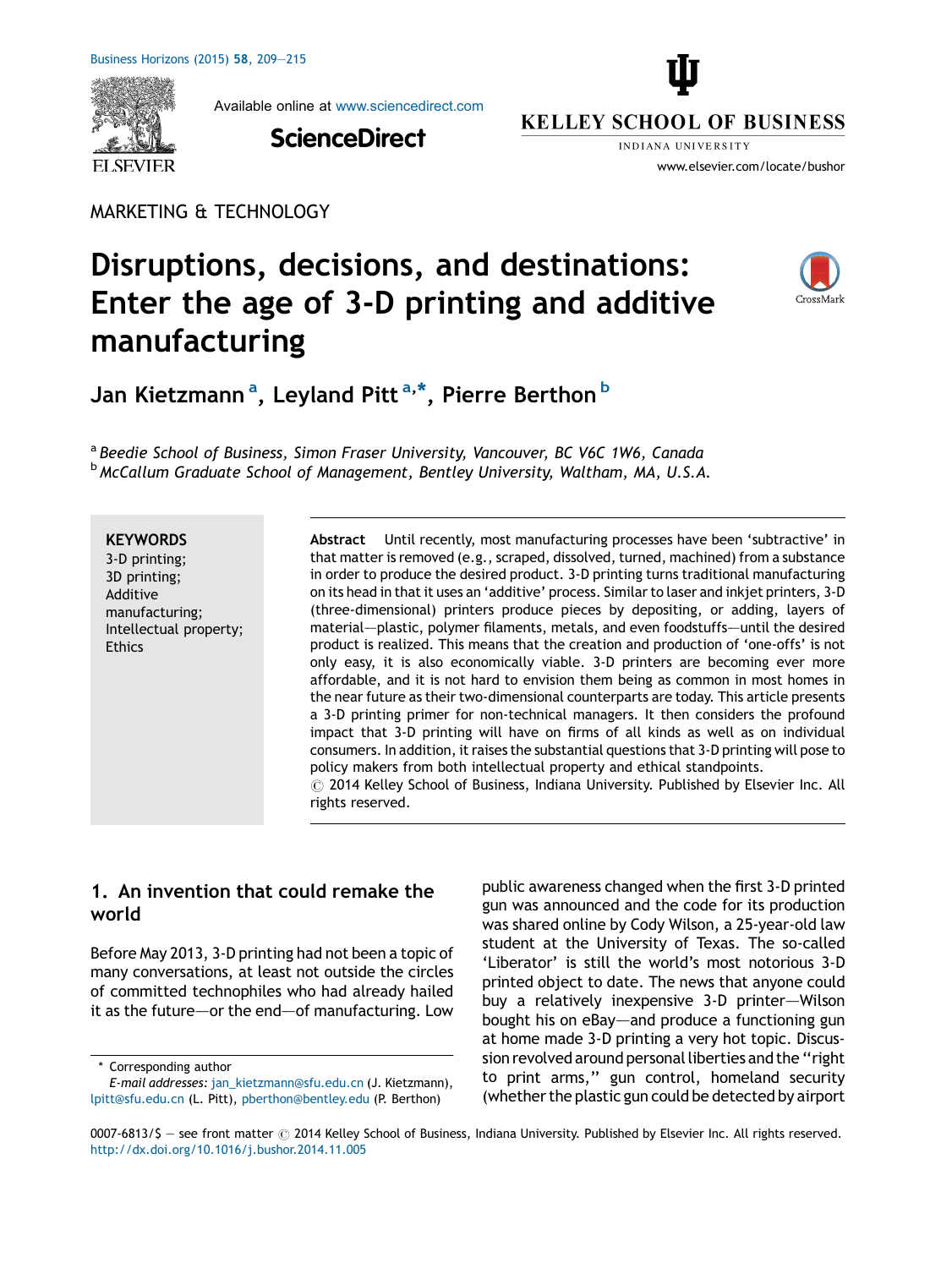scanners), and whether sharing the design online was ethical, let alone legal (S. [Brown,](#page-5-0) 2013).

While the 3-D printed gun got the world's attention, it also added confusion to public awareness of the 3-D printing process and the constructive opportunities it presents. Our aim in this article is to alert executives to the potential of 3-D printing: to confront them with the decisions that will need to be made, the disruptions they will face, and the destinations 3-D printing will take them to in the future. We proceed as follows: First, we provide a brief user-friendly introduction to the phenomenon of 3-D printing, describing what it is, how it works, and what it can do. We also discuss the pros and cons of 3-D printing and address what it will mean to firms and consumers. Next, we consider the substantial legal implications that 3-D printing will have, with particular reference to intellectual property. We conclude by speculating how 3-D printing will evolve in the future and how it might alter the manufacturing, marketing, and strategic landscapes.

## 2. 3-D printing: If you can draw it, you can print it

For most technologies, the first working versions are usually bulky, expensive, and slow. They initially remain largely in the lab, unknown to the general public. When these technologies become more affordable and user-friendly, they enter the market as supposedly new inventions. 3-D printing is no exception. It has stayed under the public radar since 1983, when design engineer Charles ''Chuck'' Hull was frustrated by the long wait time and expense of having new injection molded parts produced. Even after design and blueprints were completed and the mold was made by a toolmaker, it would be weeks-if not months-until the part was delivered [\(Hessman,](#page-5-0) 2013). Hull's 'stereolithography' overcame these problems and allowed rapid casting of metal parts for large manufacturers such as automotive companies.

Hull's process, which forms the basis of 3-D printing today, differs from traditional production processes in one fundamental way: it is not subtractive. Traditionally, most production techniques create three-dimensional products through 'subtractive manufacturing,' whereby undesirable or superfluous material is removed to arrive at the desired artifact. This is an age-old process. For example, a totem is carved by removing pieces of timber from the trunk of a cedar tree, and a wooden lamp stand is produced by using a lathe to cut superfluous wood to arrive at the desired shape. Most artifacts today are still produced at least in part by means of subtractive machining techniques such as grinding,

cutting, drilling, filing, turning, or milling. Even non-machined products are fabricated in a similar fashion; for instance, maple syrup is made by boiling off water from the sap until the desired sugar concentration is reached. Subtraction is everywhere, and that's why 3-D printing as an additive process is so revolutionary.

'Additive manufacturing,' as the name suggests, builds products from the bottom up, just as children of all ages construct complex artifacts by combining simple Lego blocks. Additive manufacturing is a little more complex, but can be thought of as a computercontrolled hot glue gun that uses a carefully calculated and measured combination of basic elements that bond together as they are laid down, by adding each layer to the previous [\(Berman,](#page-5-0) 2012; H. J. [Brown,](#page-5-0) [2012\)](#page-5-0). With the 3-D printing mantra, ''if you can draw it, you can print it," any computer generated 3-D model can be produced. With a 3-D printer in-house, the substantial improvements in prototype production speed for which Hull yearned 30 years ago can be achieved today at a fraction of the cost. Indeed, it is this combination of flexibility, speed, and low cost that makes this technology so disruptive.

Nowadays, a variety of 3-D printers–—some as small as a desktop paper printer-are available to anyone. They range in price from \$300 for the cheapest option, to mid-range models between \$500—\$2,000, and about \$3,000 for high-end versions. Industrial 3-D printers and those that can use advanced materials, however, are much more expensive. Basic 3-D printers are no longer only available in specialty stores: They can be purchased at regular electronics retailers such as Amazon, Office Depot, and Wal-Mart. There are even downloadable open-source instructions on how one can build a 3-D printer at home.

Admittedly, the use of the term 'printing' adds to the confusion that surrounds the 3-D phenomenon. The etymology of the term suggests that printing is about making an impression or a mark-for example, by a stamp, a seal, a printing press, or a computer-controlled printer. In these 2-D contexts, similar techniques and materials were used. Typewriters used ribbons, ink-jet printers used cartridges, and laser printers require toner to print texts, images, or photographs onto paper, plastic, and textiles. Additive 3-D printing, on the other hand, uses filaments (i.e., input materials) to print all sorts of products. Contrary to public belief, and possibly fueled by the Liberator, 3-D printing is not just about producing products from plastic $$ although BS and PLA plastics are the cheapest raw materials for 3-D printing. Various raw materials can be used by different 3-D printing methods, including polymers, epoxy resins, nylon, wax, powders, oils,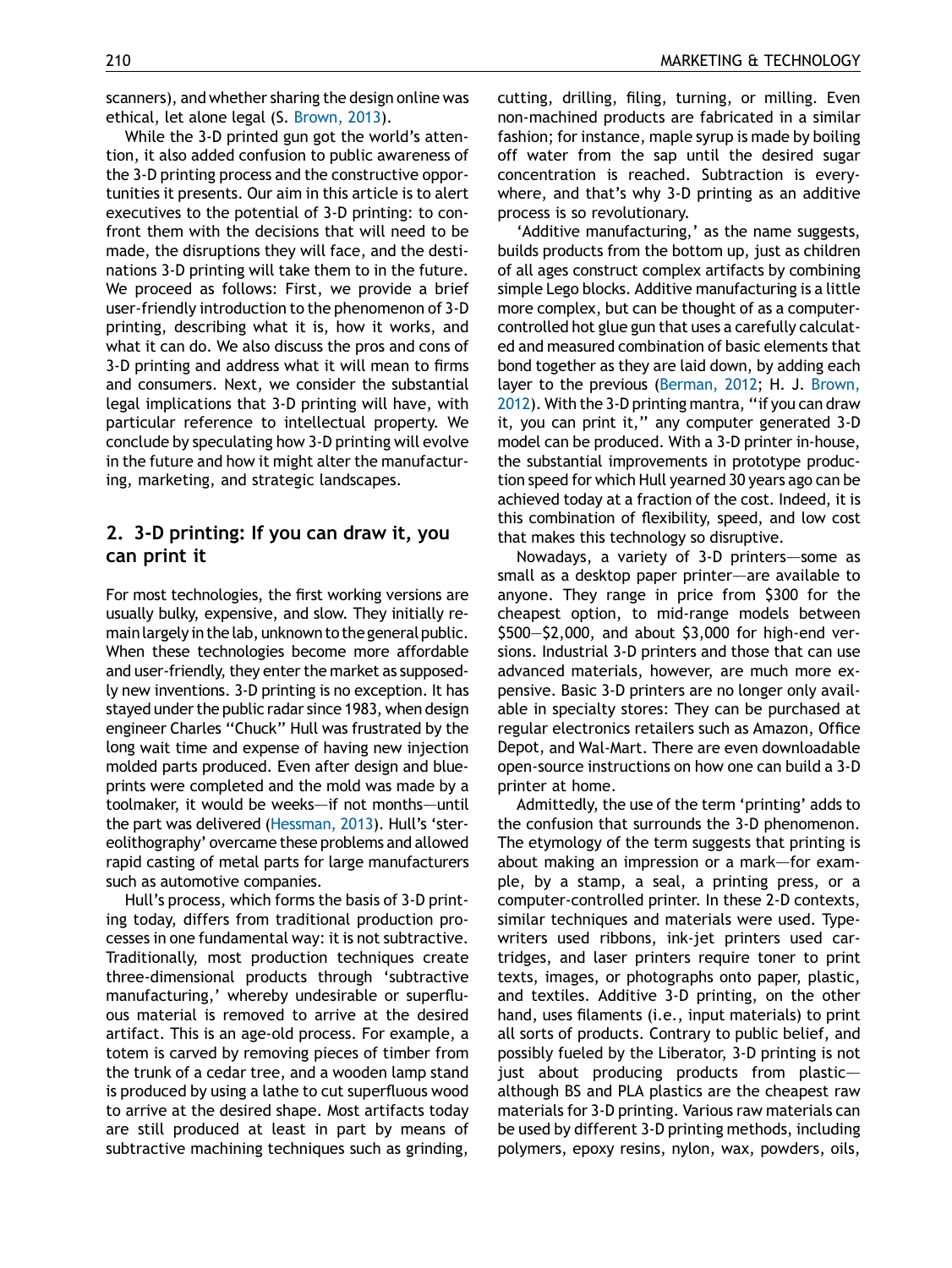and nutrients, as well as titanium, sterling silver, stainless steel, leather, sandstone, and materials that mimic human cells.

But how exactly does one print three-dimensional products made out of any of these or other materials? 3-D printing follows the sequential stages of design, printing, and post production, each of which offers the user a number of alternatives.

### 2.1. Design

Users can create new 3-D designs by means of a wide range of computer aided design (CAD) or animation modeling programs, ranging from free or fremium options like Google SketchUp, 3-DTin, or TinkerCAD to relatively expensive but also more advanced programs like AutoCAD or Pro/Engineer. 3-D printers can print with accuracy down to 16 micrometers, which is smaller than the finest human hair. Most printers still produce single-colored objects, but this does not mean that all designs necessarily need to be monochrome. Depending on the printing process, the filament can be changed to change colors for some multicolored objects, or so-called 'dual extruders' can be used to print two-colored objects.

Alternatively, users can 3-D scan existing products with simple but relatively inaccurate scanners for mobile phones and tablets (e.g., 123-D Catch) or with larger and more powerful 3-D scanners. Once a product is scanned, it can be manipulated using the 3-D design programs mentioned above. Unsurprisingly, a number of online storefronts like MakerBot's Thingiverse, Shapeways, or Ponoko have emerged via which users can download-either for free or for a fee–—the designs for all sorts of products. Once the design stage is completed, its blueprint is exported in the 3-D printer-readable SLG (for stereolithography) file extension.

## 2.2. Printing

Once the design is completed, the printer will convert it into individual 2-D layers. Its print head then passes over a building platform to add, or lay down, layers of the material, one at a time, to make the 3-D object–—hence additive manufacturing. Three methods are available for the different types of raw materials [\(physics.org,](#page-6-0) 2014).

The first method, the original Stereolithography (SLA), uses light—usually from an ultraviolet laser to turn chemical resins like liquid plastics into solids. The second method, known as Fused Filament Fabrication (FFF), does not require a light source: its molten ink simply becomes solid when it emerges from the printer head, similar to how chocolate or cheese solidifies when it cools down. Both methods build layer upon layer until the final product is finished. The third method, called Selective Laser Sintering (SLS), fuses layers of powdered material such as stainless steel powder. After the powder is preheated in the powder bed, the 3-D printer's laser raises the powder temperature of the desired regions to its melting point to create and join the layers of the desired 3-D object.

Currently, many of these processes can be completed on 3-D printers at home, but that does not mean that users have to own one. Printing metals, for instance, requires capital-intensive 3-D printers that are not feasible investments for the lay user. One printing alternative is to upload the design to printing sites like Shapeways or Kraftwurx, which print and ship 3-D objects much like online photo printing services. Another option is to consult the online service MakeXYZ to find neighbors who will share their 3-D printers for free or for a nominal fee.

#### 2.3. Post production

Today, the overall shape and mechanical fit of printed objects seems to be the primary goal of 3-D printing. The surface treatment is often secondary. However, for many products, such elements matter, and ''like builders of dollhouses and model trains'' [\(Griffin,](#page-5-0) 2014), many 3-D printers are busy deburring, sanding, polishing, sealing, and painting their new objects. Some require post-production soldering and friction-welding of separately 3-D printed parts to create the final object. A 3-D printed metal door handle, for instance, could be polished, painted, or gold-plated so that it is not just functional, but also aesthetically pleasing.

#### 2.4. Sharing

Of course, while there is no need to make one's 3-D printed project successes or failures publicly available, the small but rapidly growing community of early adopters strongly supports a sharing mentality across a number of social media choices ([Kietzmann,](#page-5-0) [Hermkens,](#page-5-0) McCarthy, & Silvestre, 2011). Users share their progress on forums, offer videos of their progress on video-sharing sites, and upload their designs to the abovementioned 3-D content sharing sites where they can be sold or shared freely.

## 3. Disruptions: What 3-D printing can mean to firms and consumers

The original mother of invention for 3-D printing was Hull's necessity for quicker prototyping. Today, the speed and convenience of rapid prototyping allows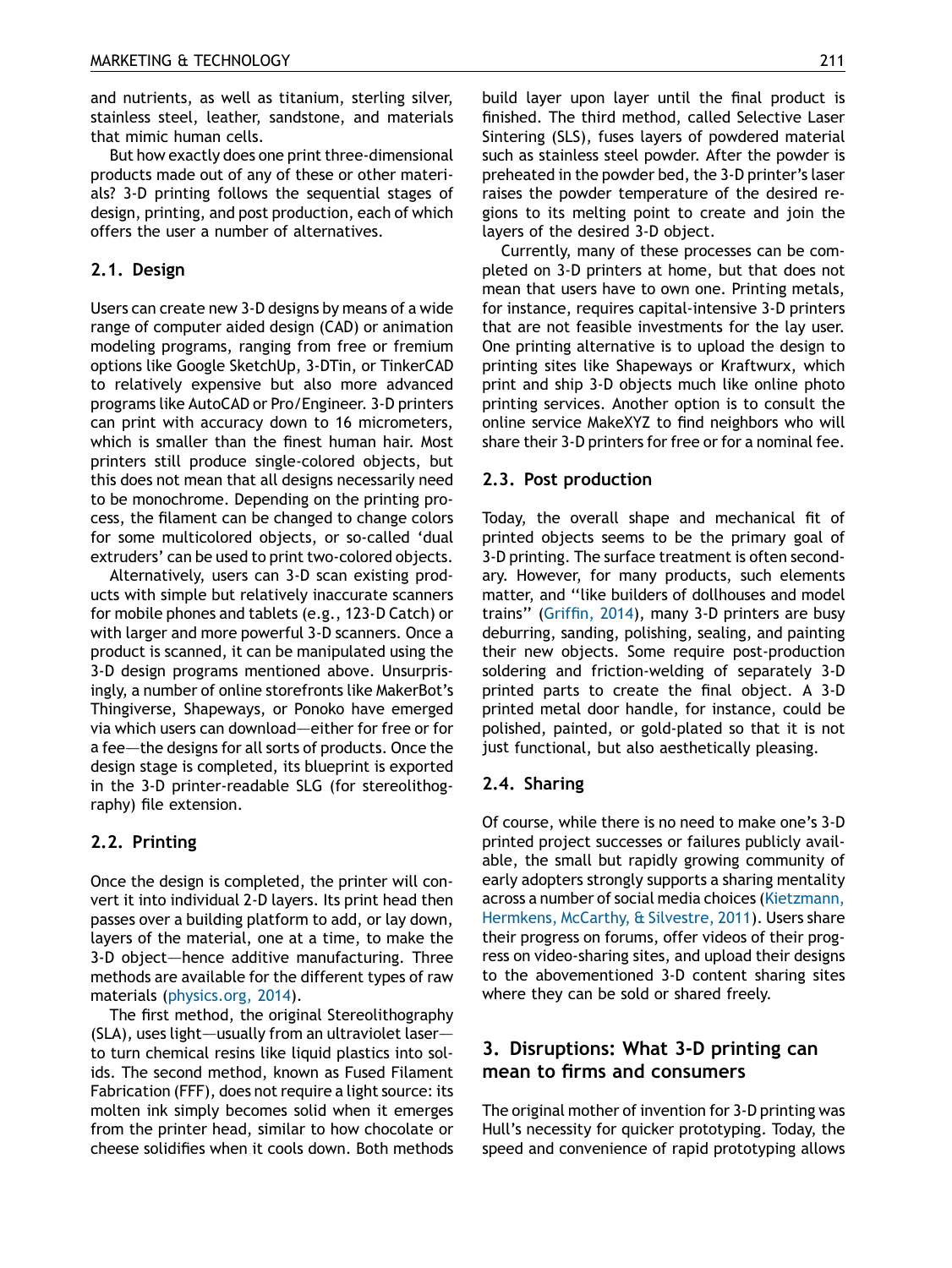firms, small and large, to be more nimble and to produce different versions of a product overnight, test them, and produce improved versions without delay. This not only improves the production process, but also has a profound impact on how creative inventors can be in their product development. A rejected part or a dud no longer costs a lot of money or time, but can become a creative part of experimentation and research and development. However, there are lots of other advantages for firms.

From an inventory management perspective, for example, firms can save space and cost by on-demand replication of stock items with a 3-D printer rather than keeping items stockpiled in anticipation of a future need. Some examples are obvious, others less so. For instance, under the Space Technology Mission Directorate, NASA is already building some of its prototypes of tools and instrument parts for current or future missions using 3-D printing [\(Lipson](#page-6-0) & [Kurman,](#page-6-0) 2013), and is supporting a study on 3-D printing of food in space [\(NASA,](#page-6-0) 2013). The same is true for instructions for vaccines, which could be distributed and 3-D printed quickly in case of a contagious virus outbreak-like the pandemic H1N1–—or more generally sent to areas in need throughout the world ([Hernandez,](#page-5-0) 2012). For all other industries, too, 3-D printing can become the new kanban, a true just-in-time inventory management solution.

From an industry supply chain perspective, consider product warranties, component upgrades, repairs, and recalls. What if firms enabled the downloading of 3-D printing instructions closer to the point of purchase or consumption, eliminating users' need to order and wait? Twenty years ago, if a manual for a kitchen appliance was lost, a printed replacement manual had to be ordered and delivered. Today, people simply download the pdf from a website. Tomorrow, with 3-D printing, they will effectively download not only repair instructions, but also the parts needed. For most industries, such a change from traditional supply chain to distributed manufacturing will be very disruptive; for instance, 3-D printing is bad news for parts suppliers that capitalize on distributing highly marked-up replacement items. However, despite many projections, there could be good news in 3-D printing for manufacturers. If manufacturers started thinking and acting more like service providers (Vargo & [Lusch,](#page-6-0) [2004](#page-6-0)) and made their parts downloadable, they would not only capture the market of parts suppliers, but also help speed up the abovementioned repair or replacement process for their customers. An appropriate revenue model for downloadable parts, 3-D instructions–—much like all digital goods without a considerable cost of production-could yield an attractive return on investment. What's more, without such a service, customers might simply reverse-engineer parts they need and share their instructions online. Manufacturers would lose control over the specifications of the instructions and the quality of the objects to be printed.

Of course, 3-D printing also presents enormous opportunities for tailor-made, custom products to be produced. Some will be high-end, like implants or prosthetics such as Handie, a 3-D printed hand that uses sensors to read brain impulses in order to control movement. With the help of a smart phone, Handie computes the electrical impulses on the skin's surface to grab objects of different shapes. The product Cortex addresses more common problems. After a traditional X-ray and a 3-D scan of a limb, a 3-D cast that provides lightweight, ergonomic, waterproof, and ventilated support for the treatment of bone fractures can be printed.

3-D printing also promises to reduce the ecological footprint of today's manufacturing systems and their reliance on physical distribution channels. The positive impact of printing objects closer to the point of consumption, thereby reducing road and air miles, can be a substantial contribution to solving today's intensifying pollution problems. To ensure that the cure is not worse than the illness and that 3-D printing does not create more waste (remember the promise of computers and the 'paperless office'?) through the numerous, rapidly developed objects that end up in landfills around the world, new industries aimed at collecting 3-D printed objects and recycling them into new filaments will emerge.

Aside from firms, the advantages for consumers are attracting more and more people to 3-D printing. Two dimensions seem to separate different types of consumer-driven 3-D printing projects: the degree to which they work on existing or new products, and the degree to which their printed objects improve or sustain the functionality of the original product experience. When combined, these two dimensions suggest that four different types of consumers will be active in 3-D printing [\(Figure](#page-4-0) 1).

Many consumers will be drawn to 3-D printing's possibilities for working on existing offerings. 3-D tinkerers will help maintain existing products by developing 3-D printed objects for replacement or repair (e.g., parts for a home appliance). On the other hand, 3-D creative consumers (see, for example, Berthon, Pitt, [McCarthy,](#page-5-0) & Kates, 2007) are motivated by the possibilities of adapting, modifying, or transforming existing proprietary products to improve the associated experiences; for example, a 3-D creative consumer developed a converter brick to connect the Duplo bricks from Lego and Brio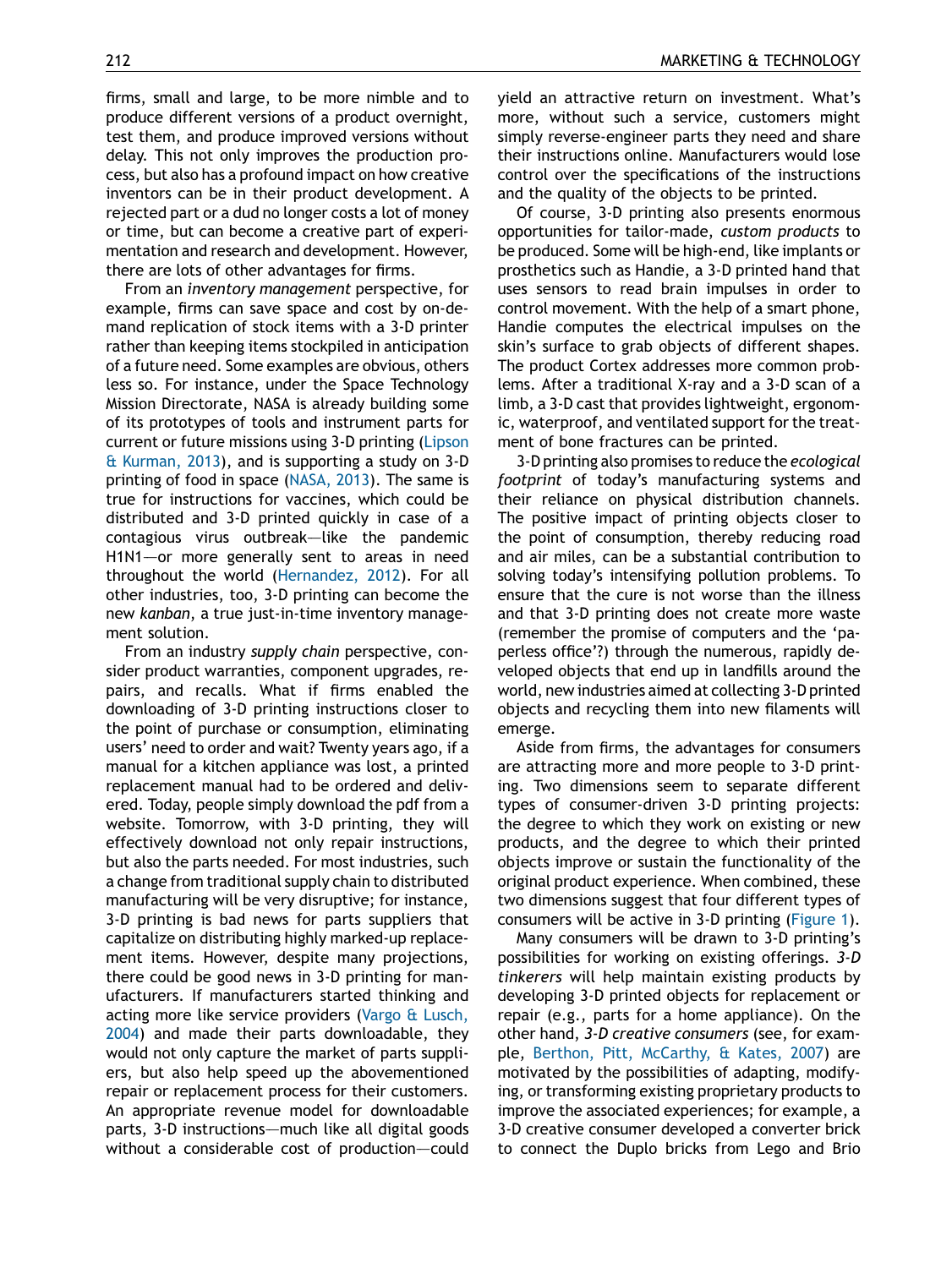<span id="page-4-0"></span>

wooden train tracks. 3-D designers are driven by creating altogether new products that, by and large, do not create new functional experiences but focus on remodeling the form-factor of existing ones. As hobbyists, they may only design coat hooks, doorstops, and backscratchers for fun, but those that are more serious design—among other things—jewelry and fashion items. 3-D inventors who think outside the box will invent new 3-D printed products and introduce new functionalities and new experiences. For example, the aforementioned Handie prosthetic hand and the Cortex cast for fractures were among the top three submissions to the 2013 James Dyson Award for world-changing ideas.

All these types of consumer 3-D printing will require a lot of filaments for their projects. Similar to the history of 2-D printing, 3-D printer hardware has already become more affordable, but through the razor-blade revenue model [\(Teece,](#page-6-0) 2010), the expensive ink makes printing intrinsically costly. To alleviate this problem, 3-D inventors have developed products that extrude and reclaim High Density Polyethylene: in other words, machines that 'reduce, reuse, recycle' not only bad 3-D prints, but also old plastic milk or shampoo bottles to allow users to make their own 3-D printer plastic while saving money (3-D Printing for [Beginners.com,](#page-5-0) [2014](#page-5-0)).

## 4. Decisions: Thorny ethical and legal 3-D printing issues

Despite its obvious promise, 3-D printing will raise many thorny legal issues for firms and ethical issues for policy makers. Just as the Internet brought the retail storefront onto the consumer's computer screen, 3-D has the potential to bring the factory into the consumer's living room.

From a firm perspective, few managers raised in a pro-producer climate have the consumer instincts required to compete on customization ([D'Aveni,](#page-5-0) 2013). Firms will need to re-examine their stances toward the consumer creativity enabled by 3-D printing ([Berthon](#page-5-0) et al., 2007): Will they encourage and enable consumer creativity, will they actively resist and repress it, or will they simply ignore it? The intellectual property issues experienced by the producers of digital content, such as music and film, will now come to the physical world. While fake goods have long been a problem, they have still typically relied on large manufacturing facilities, mostly in the developing world. Now, rather than purchase the real thing or a knockoff, a consumer can scan a friend's original and print his or her own—and then make the scan available on the Internet so that anyone can simply download the scan and print unlimited numbers of the object.

From a policy perspective, the general prognosis that creative consumers will make their own things presents thorny issues, not just to manufacturers, but also to legislators and policy makers. The question of standards is a case in point: How will we deal with standards, or rather, the potential threats that a lack of standardization brings? If we can print objects, who tests the instructions for quality assurance and the objects for quality control? There might be a new generation of viruses waiting, not only for the equipment, but also possibly for people. Bio 3-D printing of drugs and vaccines at a high level, or even the simpler printing of foods—despite their enormous positive potential-might have scary implications. Dishonest individuals are already selling fake drugs for medical treatments; they might soon be selling manufacturing instructions for fake drugs or for illegal recreational drugs online.

# 5. Destinations: The future of 3-D printing

Trends alone suggest that 3-D printing is going to be a very big deal. The sale of products and services worldwide is expected to grow to \$3.7 billion in 2015, and by 2019, the industry is forecasted to be worth over \$6 billion. In terms of hardware, prices will come down, printer features will continue to improve, and 3-D prints will become more sophisticated.

At the same time, the field is moving rapidly from the printing of relatively simple 3-D objects to applications in complex fields such as food and health. 3-D printed meat promises to satisfy the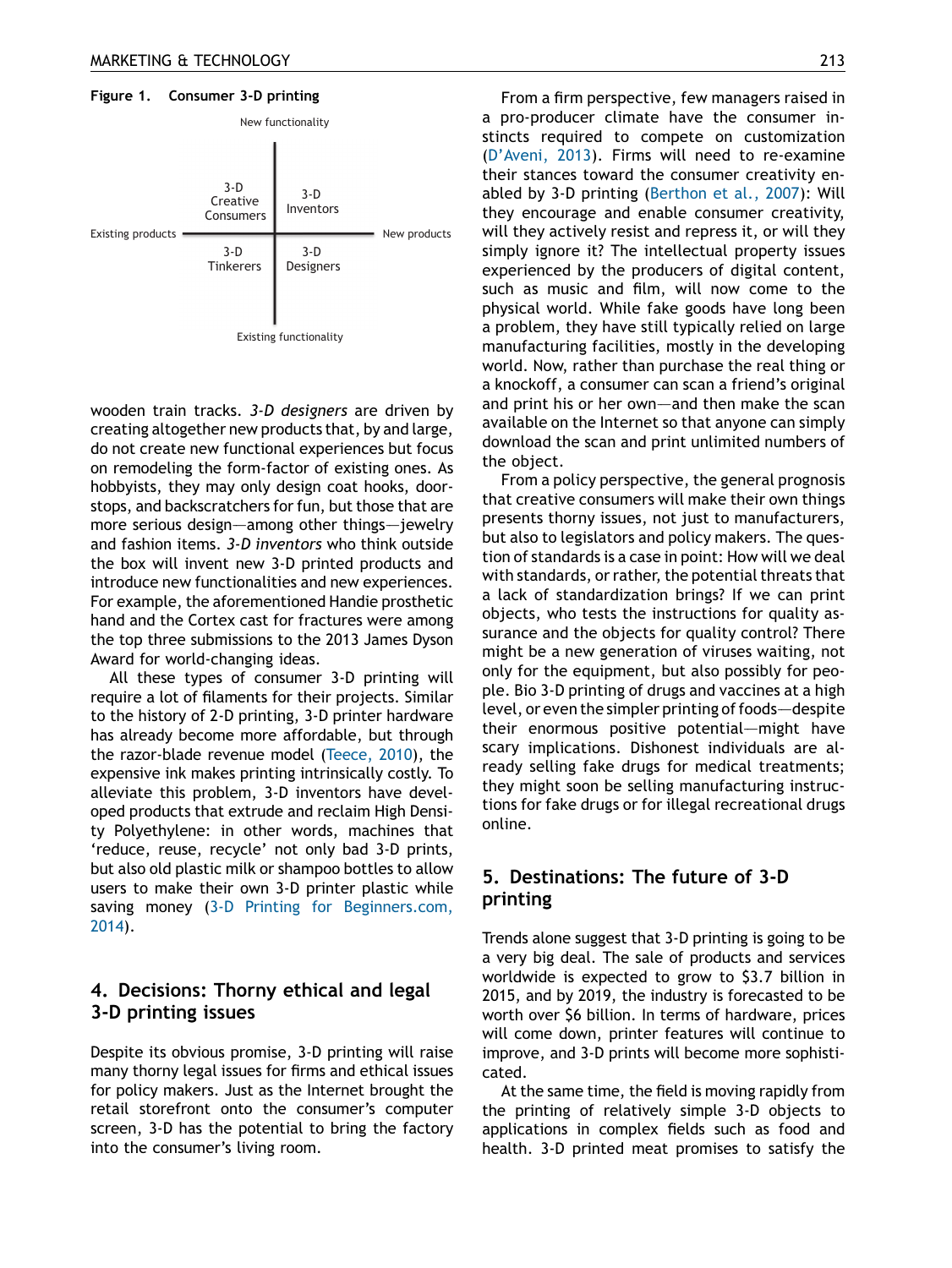human need for protein while simultaneously having a far less detrimental impact on the environment than poultry, pork, and beef production (Fox, 2012). In addition, medical professionals have used 3-D printing to create hearing aids, custom leg braces, and even a titanium jaw. In 2013, a team of researchers, engineers, and dentists created the world's first prosthetic beak for a wounded bald eagle (Li, [2012\)](#page-6-0). 3-D printing ranges from very large (e.g., the firm WinSun makes a 3-D printer large enough to print entire houses), to small (dental technicians are beginning to print tooth crowns and implants), to ultra-small. For instance, geneticist Craig Venter, of human genome fame, is working on biological structures–—such as vaccines–—that can be created in digital form, emailed to wherever they are needed, and produced using local 3-D printing technology (Kuneinen, 2012).

Naturally, the number of different types of 3-D printing consumers--currently four--will continue to grow. To the next generation, which has already started experimenting with 3-D printers in high school media clubs, 3-D printing will be a normal part of everyday life. More and more 3-D tinkerers will print parts, 3-D creative consumers will improve existing offerings, 3-D designers will develop innovative shapes and fashions, and 3-D inventors will introduce altogether new functional experiences and 3-D printed products.

Of course, the resulting printing instructions will be co-produced and shared online, with or without the permission of organizations whose products are affected. The controversial Swedish file-sharing website Pirate Bay has already begun to offer a new category of downloads called 'physibles'– data files that deliver real, physical objects to anyone with a 3-D printer—believing that the ''future of sharing is about physible data'' ([Moscar](#page-6-0)[itolo,](#page-6-0) 2012).

Comfortable managers might argue that much of this is in the distant future. For example, according to Gartner, 3-D bioprinting, 3-D scanning, and consumer 3-D printing in every home are still 5 to 10 years out. However, Gartner also pointed out that enterprise 3-D printing is already on the ''slope of enlightenment'' on the Gartner Hype Cycle (Gartner, Inc., 2013)–—a forecasting tool that is being used in academia as well (e.g., Lapide, 2011; O'Leary, 2008)—and only 2-5 years away from the ''plateau of productivity.'' While these timelines might seem long to the average user, organizational strategies need to consider the next 5 years at minimum. As with most disruptive technologies, it is likely that we will overestimate the potential of 3-D printing in the short term while underestimating it in the long term. In this article,

<span id="page-5-0"></span>214 MARKETING & TECHNOLOGY

we have outlined the basics of 3-D printing for managers as well as some of the decisions they will need to consider. We have noted disruptions that the technology might cause and what these mean to firms and consumers. In addition, we highlighted legal and ethical issues that the technology has in store for policy makers. While we have begun to speculate on the directions the technology will take in the future, astute managers in almost every industry will want to keep a closer eye on 3-D printing technology as it continues to evolve.

#### References

- 3-D Printing for Beginners.com. (2014). How to make DIY filament for your 3-D printer. Retrieved June 2, 2014, from [http://](http://3dprintingforbeginners.com/how-to-make-diy-filament-for-your-3d-printer/) [3dprintingforbeginners.com/how-to-make-diy-filament-for](http://3dprintingforbeginners.com/how-to-make-diy-filament-for-your-3d-printer/)[your-3d-printer/](http://3dprintingforbeginners.com/how-to-make-diy-filament-for-your-3d-printer/)
- Berman, B. (2012). 3-D printing: The new industrial [revolution.](http://refhub.elsevier.com/S0007-6813(14)00160-8/sbref0010) Business [Horizons,](http://refhub.elsevier.com/S0007-6813(14)00160-8/sbref0010) 55(2), 155—162.
- Berthon, P. R., Pitt, L. F., McCarthy, I., & Kates, S. M. (2007). When customers get clever: Managerial [approaches](http://refhub.elsevier.com/S0007-6813(14)00160-8/sbref0015) to dealing with creative [consumers.](http://refhub.elsevier.com/S0007-6813(14)00160-8/sbref0015) Business Horizons, 50(1), 39—47.
- Brown, H. J. (2012, January 17). Additive versus subtractive manufacturing. Retrieved June 2, 2014, from [http://](http://www.dmass.net/2012/01/17/additive-versus-subtractive-manufacturing/) [www.dmass.net/2012/01/17/additive-versus-subtractive](http://www.dmass.net/2012/01/17/additive-versus-subtractive-manufacturing/)[manufacturing/](http://www.dmass.net/2012/01/17/additive-versus-subtractive-manufacturing/)
- Brown, S. (2013). 3D printed handguns will be outlawed in New York, other states soon to follow. Digital Afro. Retrieved from [http://www.digitalafro.com/3d-printed-handguns-will-be](http://www.digitalafro.com/3d-printed-handguns-will-be-outlawed-in-new-york-other-states-soon-to-follow/)[outlawed-in-new-york-other-states-soon-to-follow/](http://www.digitalafro.com/3d-printed-handguns-will-be-outlawed-in-new-york-other-states-soon-to-follow/)
- D'Aveni, R. A. (2013). 3-D Printing Will Change the World. [Harvard](http://refhub.elsevier.com/S0007-6813(14)00160-8/sbref0030) [Business](http://refhub.elsevier.com/S0007-6813(14)00160-8/sbref0030) Review, 91(3), 34.
- Fox, Z. (2012, August 15). 3D printed meats may soon be on the menu. Mashable. Retrieved June 2, 2014, from [http://masha](http://mashable.com/2012/08/15/3d-printed-meats-may-soon-be-on-the-menu/)[ble.com/2012/08/15/3d-printed-meats-may-soon-be-on](http://mashable.com/2012/08/15/3d-printed-meats-may-soon-be-on-the-menu/)[the-menu/](http://mashable.com/2012/08/15/3d-printed-meats-may-soon-be-on-the-menu/)
- Gartner, Inc. (2013, August 19). Gartner's 2013 Hype Cycle for Emerging Technologies maps out evolving relationship between humans and machines. Retrieved June 2, 2014, from <http://www.gartner.com/newsroom/id/2575515>
- Griffin, M. (2014). Skill builder–—Finishing and post-processing your 3D printed objects. Make:. Retrieved June 2, 2014, from [http://makezine.com/projects/make-34/skill-builder](http://makezine.com/projects/make-34/skill-builder-finishing-and-post-processing-your-3d-printed-objects/)[finishing-and-post-processing-your-3d-printed-objects/](http://makezine.com/projects/make-34/skill-builder-finishing-and-post-processing-your-3d-printed-objects/)
- Hernandez, D. (2012, October 16). Craig Venter imagines a world with printable life forms. Wired. Retrieved June 2, 2014, from <http://www.wired.com/2012/10/printable-life-forms/>
- Hessman, T. (2013, November 6). Take 5: Q&A with Chuck Hull, Co-Founder, 3D Systems. IndustryWeek. Retrieved June 2, 2014, from [http://www.industryweek.com/technology/take-](http://www.industryweek.com/technology/take-5-qa-chuck-hull-co-founder-3d-systems?page=2)[5-qa-chuck-hull-co-founder-3d-systems?page=2](http://www.industryweek.com/technology/take-5-qa-chuck-hull-co-founder-3d-systems?page=2)
- Kietzmann, J. H., Hermkens, K., McCarthy, I. P., & Silvestre, B. S. (2011). Social media? Get serious! [Understanding](http://refhub.elsevier.com/S0007-6813(14)00160-8/sbref0060) the functional building blocks of social media. Business [Horizons,](http://refhub.elsevier.com/S0007-6813(14)00160-8/sbref0060) 54(3), [241—251.](http://refhub.elsevier.com/S0007-6813(14)00160-8/sbref0060)
- Kuneinen, E. (2012, November 12). 3-D printing a vaccine? 3D Printing Industry. Retrieved June 2, 2014, from [http://](http://3dprintingindustry.com/2012/11/20/3d-printing-a-vaccine/) [3dprintingindustry.com/2012/11/20/3d-printing-a-vaccine/](http://3dprintingindustry.com/2012/11/20/3d-printing-a-vaccine/)
- Lapide, L. (2011). A history of CPFR. Journal of [Business](http://refhub.elsevier.com/S0007-6813(14)00160-8/sbref0070) Fore[casting,](http://refhub.elsevier.com/S0007-6813(14)00160-8/sbref0070) 29(4), 29—31.